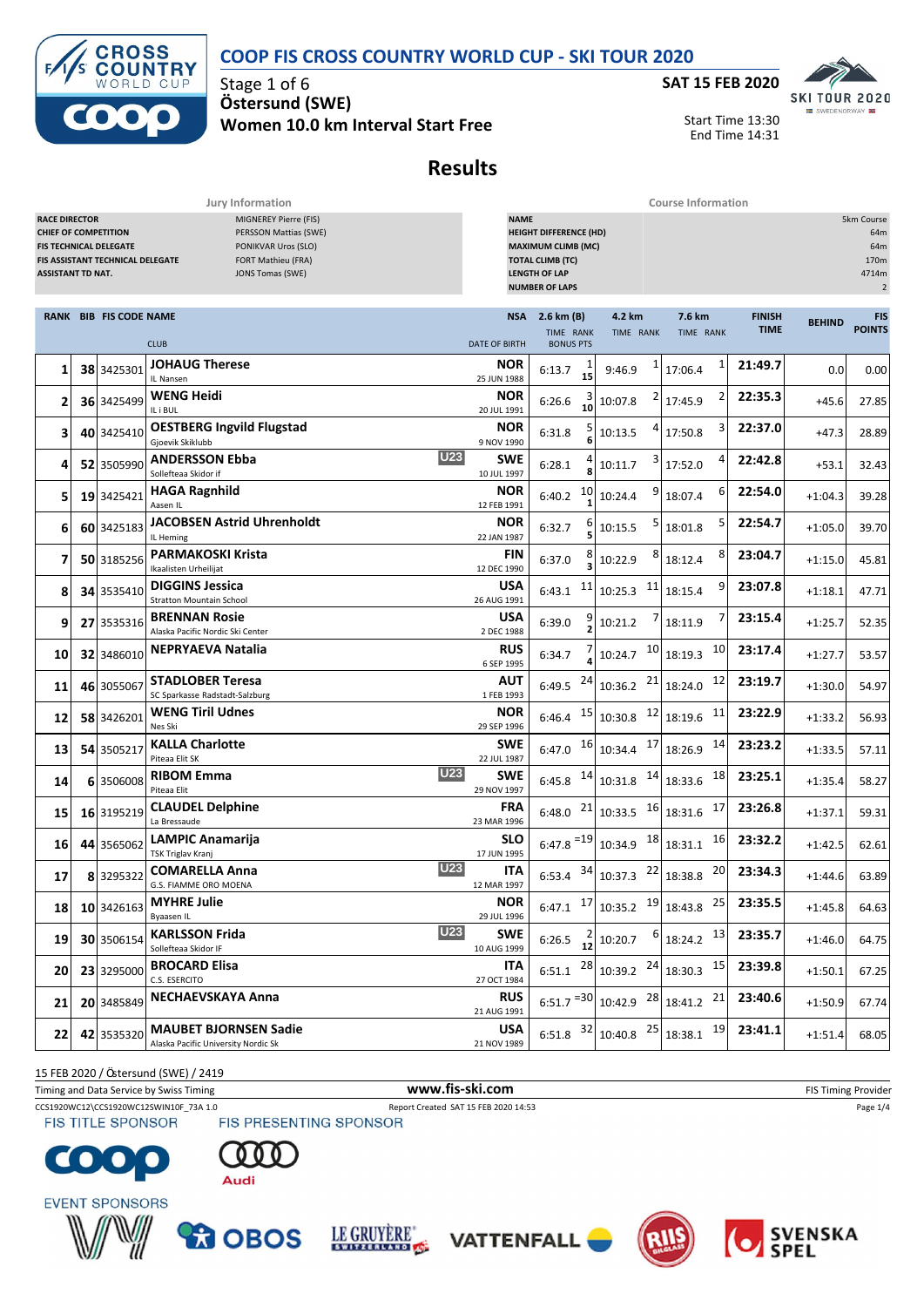### **COOP FIS CROSS COUNTRY WORLD CUP - SKI TOUR 2020**



Stage 1 of 6 **Ö stersund (SWE) Women 10.0 km Interval Start Free**



Start Time 13:30 End Time 14:31

## **Results**

|    | <b>RANK BIB FIS CODE NAME</b> |                                                                               |                           | NSA 2.6 km (B)                                    | 4.2 km                                                                                             | 7.6 km                                                                                                                     | <b>FINISH</b> | <b>BEHIND</b> | <b>FIS</b>    |
|----|-------------------------------|-------------------------------------------------------------------------------|---------------------------|---------------------------------------------------|----------------------------------------------------------------------------------------------------|----------------------------------------------------------------------------------------------------------------------------|---------------|---------------|---------------|
|    |                               | <b>CLUB</b>                                                                   | <b>DATE OF BIRTH</b>      | TIME RANK<br><b>BONUS PTS</b>                     | TIME RANK                                                                                          | TIME RANK                                                                                                                  | <b>TIME</b>   |               | <b>POINTS</b> |
| 23 | 26 1274580                    | <b>ISHIDA Masako</b><br>JR Hokkaido Ski Team                                  | JPN<br>5 NOV 1980         | 7:02.0 $51$ 10:50.5                               | 42                                                                                                 | 23<br>18:42.3                                                                                                              | 23:41.3       | $+1:51.6$     | 68.17         |
| 24 | 5 3505828                     | <b>DYVIK Anna</b><br>IFK Mora SK                                              | <b>SWE</b><br>31 DEC 1994 |                                                   | 6:50.5 $^{26}$ 10:38.9 $^{23}$                                                                     | 26<br>18:46.3                                                                                                              | 23:42.0       | $+1:52.3$     | 68.60         |
| 25 | 45 3506166                    | <b>U23</b><br><b>SVAHN Linn</b><br>Oestersunds SK                             | <b>SWE</b><br>9 DEC 1999  | 6:47.4 $18$ 10:42.2                               | 27                                                                                                 | 24<br>18:43.3                                                                                                              | 23:42.5       | $+1:52.8$     | 68.90         |
| 26 | 63 3426200                    | <b>WENG Lotta Udnes</b><br>Nes Ski                                            | NOR<br>29 SEP 1996        | 6:54.0 $36$ 10:41.7                               |                                                                                                    | 26 18:42.2<br>22                                                                                                           | 23:43.4       | $+1:53.7$     | 69.45         |
| 27 | 56 3185168                    | <b>NISKANEN Kerttu</b><br>Vieremaen Koitto                                    | FIN                       | $6:51.7$ <sup>=30</sup> 10:43.0                   |                                                                                                    | $29$ 18:48.7<br>30                                                                                                         | 23:48.7       | $+1:59.0$     | 72.69         |
| 28 | 31 3125082                    | <b>U23</b><br><b>CHI Chunxue</b>                                              | 13 JUN 1988<br><b>CHN</b> | 7:05.2 $55 \mid 10:53.9$                          | 47                                                                                                 | 31<br>18:49.0                                                                                                              | 23:49.1       | $+1:59.4$     | 72.93         |
| 29 | 21 3486314                    | <b>KIRPICHENKO Yana</b>                                                       | 4 JAN 1998<br><b>RUS</b>  |                                                   | 6:55.9 $39 \mid 10:47.3$ $39 \mid 18:47.7$ = 27                                                    |                                                                                                                            | 23:51.4       | $+2:01.7$     | 74.34         |
| 30 | 28 3515221                    | <b>FAEHNDRICH Nadine</b>                                                      | 22 JAN 1996<br><b>SUI</b> | $6:47.8$ <sup>=19</sup> 10:31.0                   |                                                                                                    | $\frac{13}{18:47.7}$ = 27                                                                                                  | 23:51.5       | $+2:01.8$     | 74.40         |
| 31 | 29 3485862                    | Horw<br><b>ZHAMBALOVA Alisa</b>                                               | 16 OCT 1995<br><b>RUS</b> | 7:00.1 $49 \mid 10:50.3$                          |                                                                                                    | $41$ 18:53.8<br>34                                                                                                         | 23:54.3       | $+2:04.6$     | 76.11         |
| 32 | 53 3105095                    | <b>NISHIKAWA Emily</b>                                                        | 13 SEP 1994<br>CAN        | 7:06.3                                            | 58 10:56.2                                                                                         | $\begin{array}{c c} 52 & 18:58.9 \end{array}$<br>37                                                                        | 23:54.7       | $+2:05.0$     | 76.35         |
| 33 | 14 3195205                    | Whitehorse Cross Country Ski Club<br><b>BENTZ Coralie</b>                     | 26 JUL 1989<br><b>FRA</b> | 6:57.1                                            | $43$ 10:44.4 $^{-31}$ 18:47.8                                                                      | 29                                                                                                                         | 23:55.4       | $+2:05.7$     | 76.78         |
| 34 | 25 3185114                    | <b>C.S ARGENTIERE</b><br><b>MONONEN Laura</b>                                 | 21 MAY 1996<br>FIN        |                                                   | 6:50.8 $^{27}$ 10:45.1 $^{35}$ 18:49.2                                                             | 32                                                                                                                         | 23:57.5       | $+2:07.8$     | 78.06         |
| 35 | 61 3105190                    | Hameenlinnan Hiihtoseura<br><b>BROWNE Cendrine</b>                            | 5 OCT 1984<br><b>CAN</b>  | 7:08.6 $\begin{array}{ c} 61 \end{array}$ 10:55.0 |                                                                                                    | $49$ 19:01.7<br>39                                                                                                         | 23:58.7       | $+2:09.0$     | 78.80         |
| 36 | 17 3535602                    | Fondeurs Laurentides<br><b>U23</b><br><b>SWIRBUL Hailey</b>                   | 8 SEP 1993<br><b>USA</b>  |                                                   | 6:52.4 $33 \mid 10:44.4 = 31 \mid 18:50.3$                                                         | 33                                                                                                                         | 23:59.0       | $+2:09.3$     | 78.98         |
| 37 | 13 3155324                    | Alaska Pacific University Nordic Sk<br><b>U23</b><br><b>JANATOVA Katerina</b> | 10 JUL 1998<br><b>CZE</b> |                                                   | 6:49.2 $^{23}$ 10:44.6 $^{33}$ 18:57.6                                                             | 35                                                                                                                         | 24:05.2       | $+2:15.5$     | 82.77         |
| 38 | 37 3515087                    | <b>DUKLA Liberec</b><br>van der GRAAFF Laurien                                | 13 MAR 1997<br><b>SUI</b> | $6:55.4$ $38 \mid 10:47.2$                        |                                                                                                    | 38 19:03.9<br>40                                                                                                           | 24:05.7       | $+2:16.0$     | 83.07         |
| 39 | 48 3505809                    | <b>TG Hutten</b><br><b>SUNDLING Jonna</b>                                     | 14 OCT 1987<br><b>SWE</b> |                                                   | 6:44.1 $12 \mid 10:35.5$ $20 \mid 18:58.7$                                                         | 36                                                                                                                         | 24:08.0       | $+2:18.3$     | 84.48         |
| 40 | 59 3535385                    | Piteaa Elit SK<br><b>PATTERSON Caitlin</b>                                    | 28 DEC 1994<br>USA        | 6:50.3                                            | $25$ 10:44.1                                                                                       | 30 19:04.2<br>41                                                                                                           | 24:08.8       | $+2:19.1$     | 84.97         |
| 41 | 15 3505449                    | Craftsbury Nordic Ski Club<br><b>SOEMSKAR Linn</b>                            | 30 JAN 1990<br><b>SWE</b> | $6:51.5$ $^{29}$ 10:44.9                          |                                                                                                    | $34$ 19:07.0<br>45                                                                                                         | 24:09.7       | $+2:20.0$     | 85.52         |
| 42 | 18 3185137                    | <b>IFK Umeaa SK</b><br><b>KYLLOENEN Anne</b>                                  | 3 JUN 1989<br>FIN         |                                                   | 6:56.5 $\begin{bmatrix} 40 \\ 10:49.5 \end{bmatrix}$ $\begin{bmatrix} 40 \\ 19:00.9 \end{bmatrix}$ | 38                                                                                                                         | 24:12.4       | $+2:22.7$     | 87.16         |
| 43 |                               | Kainuun Hiihtoseura<br>41 3535659 SONNESYN Alayna                             | 30 NOV 1987<br><b>USA</b> |                                                   |                                                                                                    | 6:58.8 $46 \begin{bmatrix} 40.51.7 & 43 \\ 10.51.7 & 43 \end{bmatrix}$ 19:12.4 $48 \begin{bmatrix} 48 \\ 49 \end{bmatrix}$ | 24:17.0       | $+2:27.3$     | 89.97         |
| 44 | 55 3505858                    | Stratton Mountain School<br><b>MOLANDER KRISTIANSEN Moa</b>                   | 22 JUN 1996<br><b>SWE</b> |                                                   | 7:17.2 $^{66}$ 11:12.7 $^{65}$ 19:18.1                                                             | 53                                                                                                                         | 24:18.4       | $+2:28.7$     | 90.83         |
| 45 | 4 3675035                     | Falun-Borlaenge SK<br><b>SHEVCHENKO Anna</b>                                  | 17 JAN 1995<br>KAZ        |                                                   | 6:59.0 $\left.47\right $ 10:56.7 $\left.53\right $ 19:14.1                                         | 50                                                                                                                         | 24:19.0       | $+2:29.3$     | 91.20         |
| 46 | 3 3105214                     | <b>STEWART-JONES Katherine</b>                                                | 4 AUG 1993<br><b>CAN</b>  |                                                   | 6:56.9 $\begin{bmatrix} 42 \\ 10:54.3 \end{bmatrix}$ 48 19:06.2                                    | 42                                                                                                                         | 24:19.5       | $+2:29.8$     | 91.50         |
| 47 | 35 3125046                    | Nakkertok<br>LI Xin                                                           | 5 MAY 1995<br><b>CHN</b>  | 44<br>6:58.2                                      | $10:52.7$ <sup>=45</sup> 19:06.9                                                                   | 44                                                                                                                         | 24:23.0       | $+2:33.3$     | 93.64         |
|    |                               |                                                                               | 31 JUL 1992               |                                                   |                                                                                                    |                                                                                                                            |               |               |               |

15 FEB 2020 / Östersund (SWE) / 2419

Timing and Data Service by Swiss Timing **WWW.fis-Ski.com WWW.fis-Ski.com** FIS Timing Provider

CCS1920WC12\CCS1920WC12SWIN10F\_73A 1.0 Report Created SAT 15 FEB 2020 14:53 Page 2/4<br>
FIS TITLE SPONSOR FIS PRESENTING SPONSOR **FIS TITLE SPONSOR** 















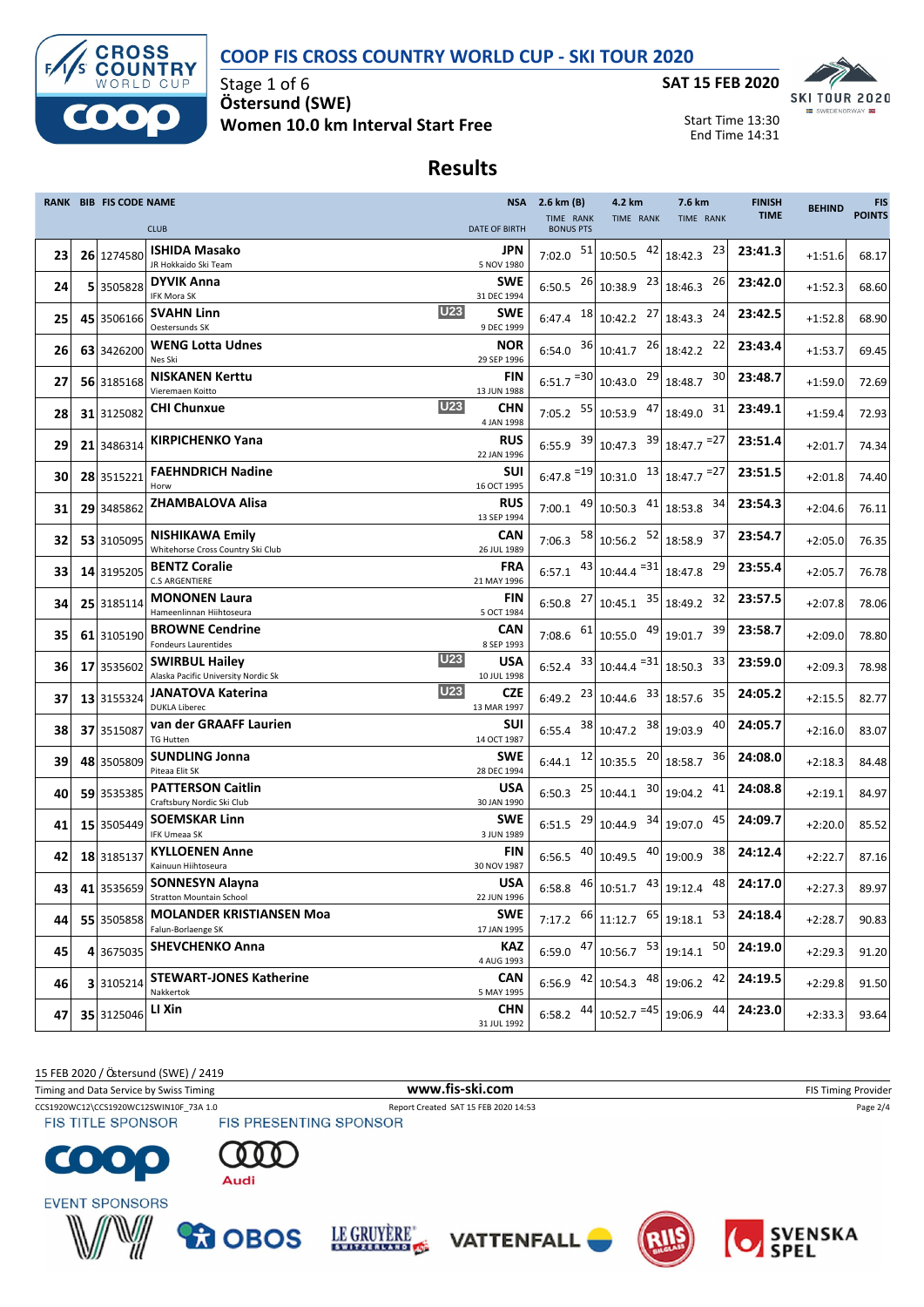### **COOP FIS CROSS COUNTRY WORLD CUP - SKI TOUR 2020**



Stage 1 of 6 **Ö stersund (SWE) Women 10.0 km Interval Start Free**



Start Time 13:30 End Time 14:31

### **Results**

|    | RANK BIB FIS CODE NAME |                                                                         |                           | NSA 2.6 km (B)                | 4.2 km                                        | 7.6 km             | <b>FINISH</b> | <b>BEHIND</b> | <b>FIS</b>    |
|----|------------------------|-------------------------------------------------------------------------|---------------------------|-------------------------------|-----------------------------------------------|--------------------|---------------|---------------|---------------|
|    |                        | <b>CLUB</b>                                                             | <b>DATE OF BIRTH</b>      | TIME RANK<br><b>BONUS PTS</b> | TIME RANK                                     | TIME RANK          | <b>TIME</b>   |               | <b>POINTS</b> |
| 48 | 1 3485042              | <b>IKSANOVA Alija</b><br>SC Neftekhimik                                 | <b>RUS</b><br>19 JUN 1984 | 52<br>7:02.5                  | 54<br>10:58.8                                 | 47<br>19:11.1      | 24:24.3       | $+2:34.6$     | 94.43         |
| 49 | 24 3295144             | <b>DEBERTOLIS Ilaria</b><br>G.S. FIAMME ORO MOENA                       | <b>ITA</b><br>17 SEP 1989 | $6:56.8$ $41$                 | 10:46.8                                       | 43<br>$37$ 19:06.6 | 24:26.9       | $+2:37.2$     | 96.02         |
| 50 | 49 3535562             | <b>U23</b><br><b>KERN Julia</b><br><b>Stratton Mountain School</b>      | <b>USA</b><br>12 SEP 1997 | 57<br>7:06.0                  | 50<br>10:55.1                                 | 51<br>19:14.9      | 24:27.7       | $+2:38.0$     | 96.51         |
| 51 | 43 3535304             | <b>CALDWELL Sophie</b><br>Stratton Mountain School                      | <b>USA</b><br>22 MAR 1990 | 48<br>6:59.5                  | 10:55.9                                       | 46<br>51 19:09.8   | 24:29.0       | $+2:39.3$     | 97.30         |
| 52 | 47 3675036             | <b>MANDRIKA Olga</b>                                                    | <b>KAZ</b><br>17 JUN 1993 | 7:03.6                        | $\begin{array}{c c} 53 & 11:05.1 \end{array}$ | 52<br>$60$ 19:17.7 | 24:32.4       | $+2:42.7$     | 99.38         |
| 53 | 7 3535601              | <b>U23</b><br><b>OGDEN Katharine</b><br><b>Stratton Mountain School</b> | <b>USA</b><br>17 NOV 1997 | 64<br>7:12.3                  | $11:07.1$ 61                                  | 57<br>19:24.6      | 24:37.7       | $+2:48.0$     | 102.62        |
| 54 | 64 3125106             | <b>U23</b><br>JIALIN Bayani                                             | <b>CHN</b><br>17 DEC 1999 | 7:04.4                        | $54$ 11:01.3                                  | 57 19:23.9<br>56   | 24:39.2       | $+2:49.5$     | 103.54        |
| 55 | 62 3425365             | <b>FALLA Maiken Caspersen</b><br>Gierdrum IL                            | <b>NOR</b><br>13 AUG 1990 | 6:54.8                        | $37$ 10:52.7 = 45 19:13.1                     | 49                 | 24:39.6       | $+2:49.9$     | 103.78        |
| 56 | 57 3535448             | <b>FRANKOWSKI Rosie</b><br>Alaska Pacific University Nordic Sk          | USA<br>30 JUL 1991        | 45<br>6:58.7                  | 10:59.5 55                                    | 55<br>19:22.7      | 24:39.7       | $+2:50.0$     | 103.84        |
| 57 | 67 3295193             | <b>LAURENT Greta</b><br>GRUPPO SCIATORI FIAMME GIALLE                   | <b>ITA</b><br>3 MAY 1992  | 22<br>6:48.9                  | 36<br>10:46.1                                 | 54<br>19:22.2      | 24:43.0       | $+2:53.3$     | 105.86        |
| 58 | 11 3295157             | <b>SCARDONI Lucia</b><br>GRUPPO SCIATORI FIAMME GIALLE                  | <b>ITA</b><br>22 MAR 1991 | 7:05.6                        | 56 11:04.7                                    | 59 19:28.3<br>58   | 24:45.1       | $+2:55.4$     | 107.14        |
| 59 | 51 3055108             | <b>UNTERWEGER Lisa</b><br>SK Rottenmann-Steiermark                      | AUT<br>4 FEB 1995         | 50<br>7:00.8                  | 56<br>11:00.5                                 | 59<br>19:29.3      | 24:47.4       | $+2:57.7$     | 108.54        |
| 60 | 12 3425381             | <b>SVENDSEN Anna</b><br>Tromsoe Skiklubb langrenn                       | <b>NOR</b><br>25 MAR 1990 | 62<br>7:10.7                  | 63<br>11:09.9                                 | 61<br>19:34.9      | 24:49.4       | $+2:59.7$     | 109.77        |
| 61 | 33 3675049             | <b>BYKOVA Irina</b>                                                     | <b>KAZ</b><br>6 JUL 1993  | 7:16.1                        | $65$ 11:16.6<br>66                            | 63<br>19:36.7      | 24:49.6       | $+2:59.9$     | 109.89        |
| 62 | 2 3486232              | <b>GOLOVAN Diana</b>                                                    | <b>RUS</b><br>9 APR 1994  |                               | 7:08.4 $^{60}$ 11:12.0<br>64                  | 60<br>19:32.1      | 24:51.0       | $+3:01.3$     | 110.74        |
| 63 | 65 3675041             | <b>SHURYGA Angelina</b>                                                 | KAZ<br>5 NOV 1996         | 59<br>7:07.6                  | 58<br>11:04.5                                 | 64<br>19:40.6      | 24:56.9       | $+3:07.2$     | 114.35        |
| 64 | 39 3025001             | <b>U23</b><br><b>VILA OBIOLS Carola</b><br><b>NEC</b>                   | AND<br>19 JAN 1999        | 7:11.2                        | 62<br>$63$ 11:09.1                            | 62<br>19:36.1      | 24:57.1       | $+3:07.4$     | 114.47        |
| 65 | 9 3505675              | <b>SETTLIN Evelina</b><br>Hudiksvalls If                                | <b>SWE</b><br>5 JUN 1992  | 35<br>6:53.6                  | 44<br>10:52.5                                 | 65<br>19:42.3      | 25:04.5       | $+3:14.8$     | 118.99        |
| 66 | 69 3565005             | VISNAR Katja<br><b>TSK Bled</b>                                         | <b>SLO</b><br>21 MAR 1984 | 68<br>7:23.5                  | 67<br>11:20.4                                 | 66<br>20:07.6      | 25:26.2       | $+3:36.5$     | 132.24        |
| 67 | 66 3125103             | <b>U23</b><br><b>YILAMUJIANG Dinigeer</b>                               | <b>CHN</b><br>3 MAY 2001  | 67<br>7:21.5                  | 68<br>11:26.0                                 | 67<br>20:25.6      | 25:46.5       | $+3:56.8$     | 144.64        |
| 68 | 68 3745008             | <b>GALSTYAN Katya</b><br>National Team                                  | <b>ARM</b><br>1 JAN 1993  | 7:54.4 69                     | -69<br>12:15.5                                | 68<br>21:25.7      | 27:05.3       | TL +5:15.6    | 192.78        |

**Did not Finished 22** 3486373 **SMIRNOVA Ekaterina RUS**<br>4 AUG 1996 **RUS** 6:45.2 13 10:32.3 15 **Jury Decision**

**Verbal Warning Select ICR**

SMIRNOVA Ekaterina RUS ICR 315.2.3 - The poles must be placed in front of the starting gate

15 FEB 2020 / Östersund (SWE) / 2419

CCS1920WC12\CCS1920WC12SWIN10F\_73A 1.0 Report Created SAT 15 FEB 2020 14:53 Page 3/4<br>
FIS TITLE SPONSOR FIS PRESENTING SPONSOR Timing and Data Service by Swiss Timing **WWW.fis-Ski.com WWW.fis-Ski.com** FIS Timing Provider

**FIS TITLE SPONSOR**